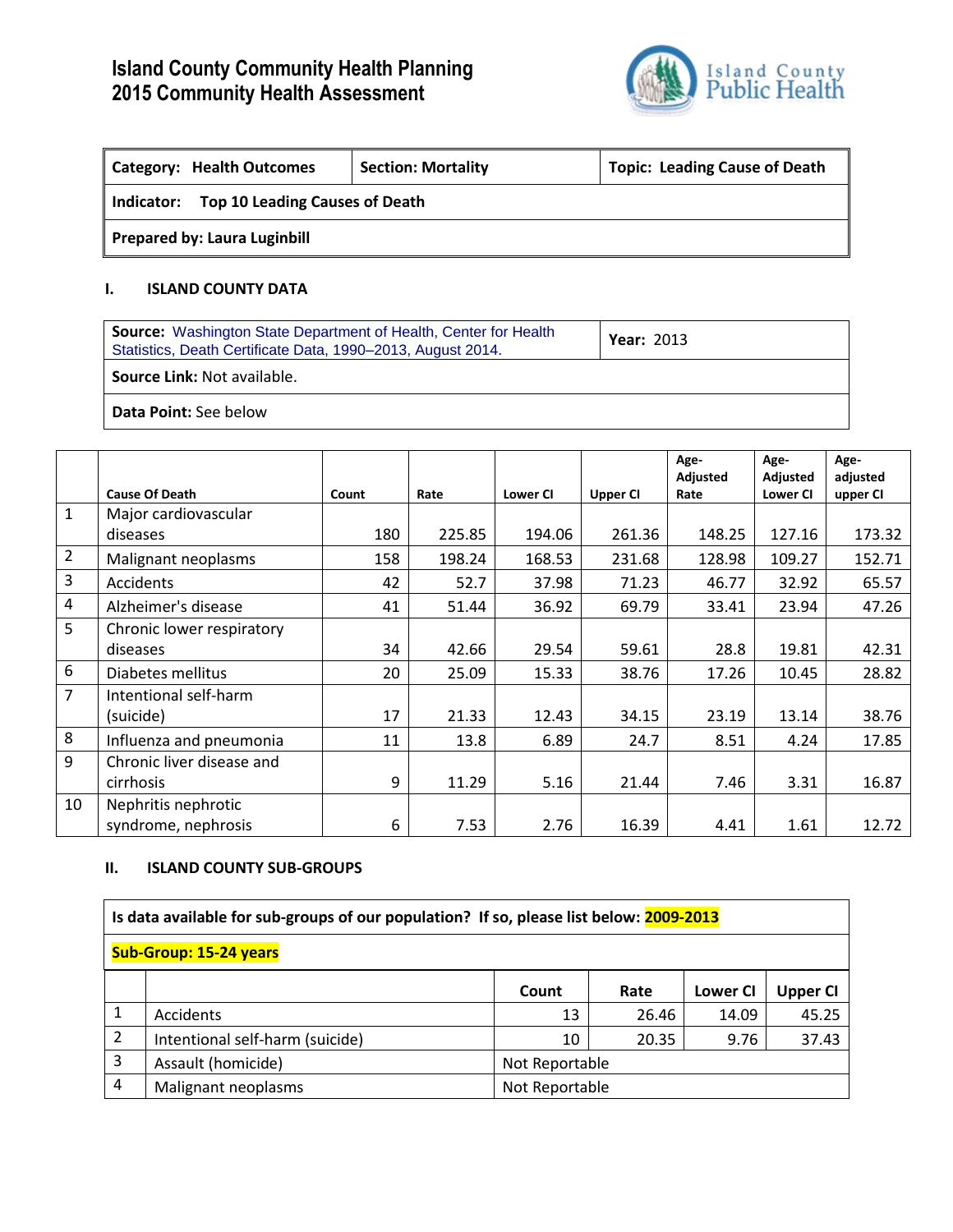|                               | Is data available for sub-groups of our population? If so, please list below: 2009-2013 |       |      |                 |                 |  |  |  |  |
|-------------------------------|-----------------------------------------------------------------------------------------|-------|------|-----------------|-----------------|--|--|--|--|
| <b>Sub-Group: 25-44 years</b> |                                                                                         |       |      |                 |                 |  |  |  |  |
|                               |                                                                                         |       |      |                 |                 |  |  |  |  |
|                               |                                                                                         | Count | Rate | <b>Lower CI</b> | <b>Upper CI</b> |  |  |  |  |
|                               | Accidents                                                                               | 27    | 30.6 | 20.2            | 44.6            |  |  |  |  |
| $\overline{2}$                | <b>Intentional Self-Harm</b>                                                            | 21    | 23.8 | 14.8            | 36.4            |  |  |  |  |
| 3                             | Major cardiovascular diseases                                                           | 8     | 9.1  | 3.9             | 17.9            |  |  |  |  |
| 4                             | Malignant neoplasms                                                                     | 5     | 3.9  | 1.8             | 13.2            |  |  |  |  |
| 5                             | Diabetes mellitus                                                                       | 4     | 1.8  | 1.2             | 11.6            |  |  |  |  |

# **Is data available for sub-groups of our population? If so, please list below: 2009-2013**

| Sub-Group: 45-64 years |                                     |       |       |                 |          |  |  |  |
|------------------------|-------------------------------------|-------|-------|-----------------|----------|--|--|--|
|                        |                                     | Count | Rate  | <b>Lower CI</b> | Upper CI |  |  |  |
|                        | Malignant neoplasms                 | 199   | 173.8 | 150.5           | 199.7    |  |  |  |
|                        | Major cardiovascular diseases       | 109   | 95.2  | 78.2            | 114.9    |  |  |  |
| 3                      | Chronic liver disease and cirrhosis | 38    | 33.2  | 23.5            | 45.6     |  |  |  |
| 4                      | Accidents                           | 30    | 26.2  | 17.7            | 37.4     |  |  |  |
|                        | Infectious and parasitic disease    | 23    | 20.1  | 12.7            | 30.1     |  |  |  |

## **Is data available for sub-groups of our population? If so, please list below: 2009-2013**

## **Sub-Group: 65+ years**

|   |                                   | Count | Rate   | <b>Lower CI</b> | Upper CI |
|---|-----------------------------------|-------|--------|-----------------|----------|
|   | Major cardiovascular diseases     | 819   | 1083.4 | 1010.5          | 1160.2   |
|   | Malignant neoplasms               | 610   | 806.9  | 744.2           | 873.6    |
|   | Alzheimer's disease               | 223   | 295.0  | 257.5           | 336.4    |
| 4 | Chronic lower respiratory disease | 149   | 197.1  | 166.7           | 231.4    |
|   | Accidents                         | 92    | 121.7  | 98.1            | 149.3    |

#### **III. ISLAND COUNTY TRENDS**

| Is data available for previous years in Island County? If so, please list below:<br><b>Major Cardiovascular Diseases</b> |       |            |                 |          |                          |                              |                                     |  |  |
|--------------------------------------------------------------------------------------------------------------------------|-------|------------|-----------------|----------|--------------------------|------------------------------|-------------------------------------|--|--|
| Year                                                                                                                     |       | Data Point |                 |          |                          |                              |                                     |  |  |
| Year                                                                                                                     | Count | Rate       | <b>Lower CI</b> | Upper CI | Age-<br>Adjusted<br>Rate | Age-<br>Adjusted<br>Lower CI | Age-<br>Adjusted<br><b>Upper CI</b> |  |  |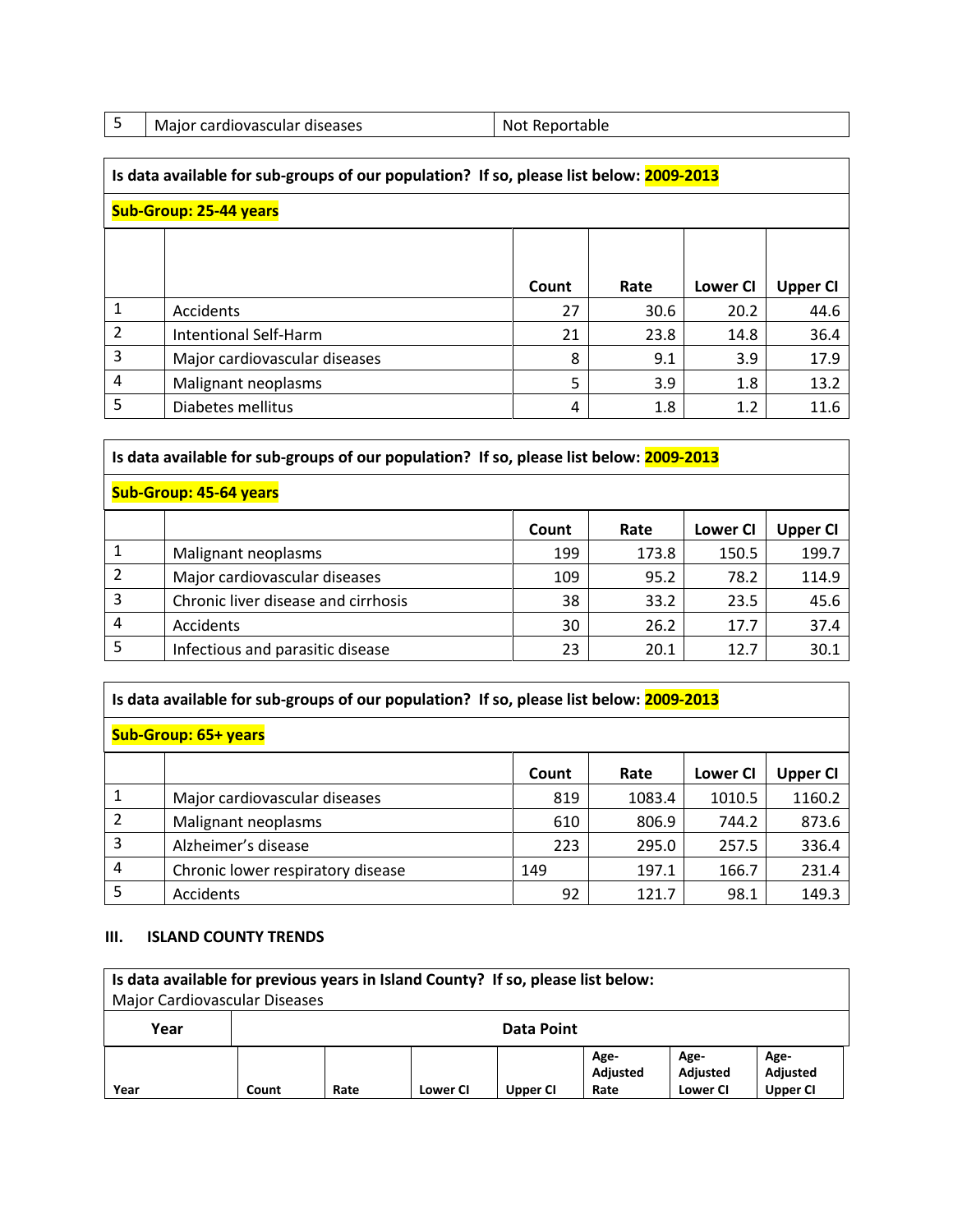| 2013 | 180 | 225.85 | 194.06 | 261.36 | 148.25 | 127.16 | 173.32 |
|------|-----|--------|--------|--------|--------|--------|--------|
| 2012 | 180 | 226.84 | 194.91 | 262.51 | 154.35 | 132.32 | 180.4  |
| 2011 | 190 | 241.12 | 208.05 | 277.95 | 172.95 | 148.86 | 201.11 |
| 2010 | 178 | 226.73 | 194.65 | 262.6  | 164.52 | 140.74 | 192.34 |
| 2009 | 209 | 265.44 | 230.67 | 303.97 | 196.14 | 170.18 | 226.01 |
| 2008 | 204 | 259.73 | 225.3  | 297.92 | 200.65 | 173.85 | 231.33 |
| 2007 | 182 | 232.66 | 200.08 | 269.03 | 185.68 | 159.43 | 215.82 |
| 2006 | 169 | 218.94 | 187.18 | 254.56 | 178.88 | 152.74 | 208.93 |
| 2005 | 187 | 246.21 | 212.18 | 284.14 | 205.04 | 176.55 | 237.45 |
| 2004 | 193 | 258.89 | 223.65 | 298.11 | 223.64 | 193.08 | 258.21 |
| 2003 | 202 | 274.34 | 237.81 | 314.9  | 244.87 | 212.08 | 281.73 |
| 2002 | 190 | 259.74 | 224.11 | 299.41 | 242.28 | 208.85 | 279.85 |
| 2001 | 215 | 298.35 | 259.8  | 341.01 | 281.04 | 244.44 | 321.8  |
| 2000 | 195 | 272.51 | 235.6  | 313.56 | 264.05 | 227.9  | 304.6  |
| 1999 | 195 | 276.55 | 239.09 | 318.21 | 281.51 | 242.87 | 324.83 |
| 1998 | 208 | 298.81 | 259.58 | 342.3  | 306.64 | 265.83 | 352.31 |
| 1997 | 187 | 271.14 | 233.67 | 312.92 | 289.26 | 248.61 | 335.1  |
| 1996 | 183 | 269.69 | 232.03 | 311.72 | 297.05 | 254.63 | 344.99 |
| 1995 | 180 | 270.83 | 232.71 | 313.42 | 313.58 | 268.41 | 364.68 |
| 1994 | 175 | 264.19 | 226.5  | 306.37 | 304.32 | 259.64 | 355.1  |
| 1993 | 167 | 260.15 | 222.19 | 302.74 | 312.83 | 265.61 | 366.68 |
| 1992 | 165 | 258.03 | 220.15 | 300.54 | 309.72 | 262.14 | 364.18 |
| 1991 | 165 | 265.67 | 226.68 | 309.45 | 327.97 | 277.43 | 385.89 |
| 1990 | 157 | 260.82 | 221.61 | 304.96 | 336.19 | 283.04 | 397.33 |

| Is data available for previous years in Island County? If so, please list below:<br><b>Malignant Neoplasms</b> |       |                   |                 |                 |                          |                                     |                                     |  |  |
|----------------------------------------------------------------------------------------------------------------|-------|-------------------|-----------------|-----------------|--------------------------|-------------------------------------|-------------------------------------|--|--|
| Year                                                                                                           |       | <b>Data Point</b> |                 |                 |                          |                                     |                                     |  |  |
| Year                                                                                                           | Count | Rate              | <b>Lower CI</b> | <b>Upper CI</b> | Age-<br>Adjusted<br>Rate | Age-<br>Adjusted<br><b>Lower CI</b> | Age-<br>Adjusted<br><b>Upper CI</b> |  |  |
| 2013                                                                                                           | 158   | 198.24            | 168.53          | 231.68          | 128.98                   | 109.27                              | 152.71                              |  |  |
| 2012                                                                                                           | 174   | 219.28            | 187.91          | 254.4           | 147.67                   | 126.09                              | 173.3                               |  |  |
| 2011                                                                                                           | 151   | 191.62            | 162.28          | 224.74          | 133.87                   | 112.89                              | 158.94                              |  |  |
| 2010                                                                                                           | 165   | 210.18            | 179.33          | 244.81          | 150.61                   | 128.05                              | 177.2                               |  |  |
| 2009                                                                                                           | 169   | 214.64            | 183.5           | 249.55          | 157.85                   | 134.57                              | 185.09                              |  |  |
| 2008                                                                                                           | 162   | 206.25            | 175.71          | 240.58          | 157.63                   | 133.86                              | 185.33                              |  |  |
| 2007                                                                                                           | 179   | 228.83            | 196.53          | 264.92          | 178.63                   | 153.13                              | 207.98                              |  |  |
| 2006                                                                                                           | 167   | 216.35            | 184.78          | 251.77          | 171.58                   | 146.29                              | 200.73                              |  |  |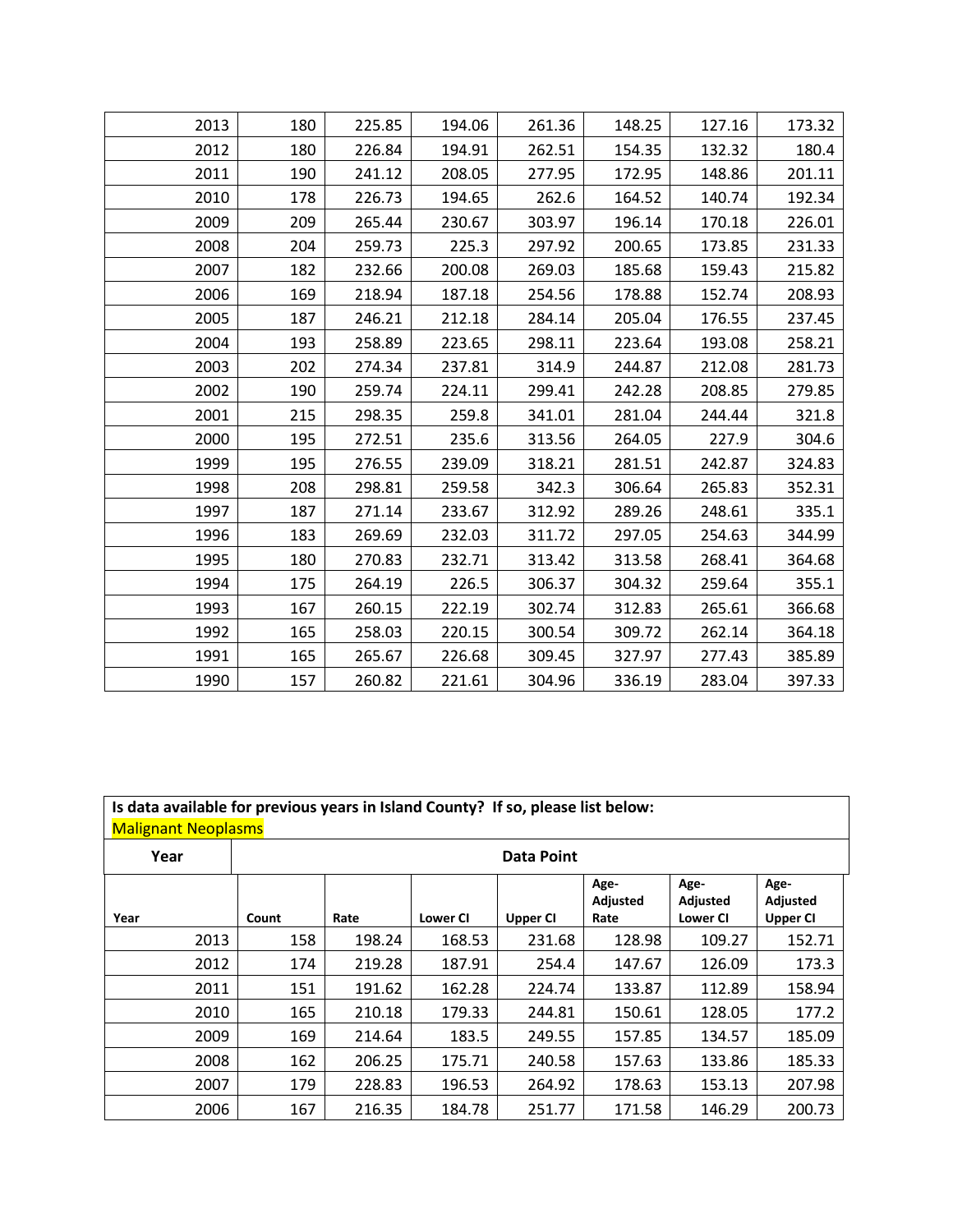| 2005 | 158 | 208.03 | 176.85 | 243.12 | 168.43 | 143.02 | 197.73 |
|------|-----|--------|--------|--------|--------|--------|--------|
| 2004 | 170 | 228.04 | 195.04 | 265.01 | 188.53 | 161.07 | 219.94 |
| 2003 | 156 | 211.87 | 179.92 | 247.85 | 179.95 | 152.67 | 211.21 |
| 2002 | 145 | 198.22 | 167.27 | 233.24 | 172.96 | 145.81 | 204.11 |
| 2001 | 136 | 188.73 | 158.34 | 223.24 | 173.32 | 145.23 | 205.55 |
| 2000 | 154 | 215.21 | 182.56 | 252.01 | 196.8  | 166.72 | 231.13 |
| 1999 | 137 | 194.29 | 163.12 | 229.69 | 180.47 | 151.26 | 214.15 |
| 1998 | 154 | 221.24 | 187.67 | 259.07 | 214.12 | 181.2  | 251.79 |
| 1997 | 135 | 195.75 | 164.12 | 231.69 | 190.4  | 159.14 | 226.61 |
| 1996 | 105 | 154.74 | 126.56 | 187.32 | 152.81 | 124.37 | 186.52 |
| 1995 | 141 | 212.15 | 178.58 | 250.2  | 206.3  | 172.81 | 245.27 |
| 1994 | 136 | 205.32 | 172.26 | 242.87 | 199.74 | 166.78 | 238.31 |
| 1993 | 115 | 179.15 | 147.9  | 215.04 | 190.53 | 156.26 | 231.07 |
| 1992 | 110 | 172.02 | 141.37 | 207.33 | 173.56 | 141.41 | 212.06 |
| 1991 | 118 | 189.99 | 157.26 | 227.53 | 197.02 | 161.55 | 239.31 |
| 1990 | 118 | 196.03 | 162.26 | 234.76 | 204.97 | 167.84 | 249.37 |

| <b>Accidents</b> |      |       |       |                 | Is data available for previous years in Island County? If so, please list below: |                          |                                     |                     |
|------------------|------|-------|-------|-----------------|----------------------------------------------------------------------------------|--------------------------|-------------------------------------|---------------------|
| Year             |      |       |       |                 | <b>Data Point</b>                                                                |                          |                                     |                     |
| Year             |      | Count | Rate  | <b>Lower CI</b> | <b>Upper CI</b>                                                                  | Age-<br>Adjusted<br>Rate | Age-<br>Adjusted<br><b>Lower CI</b> | Age-<br>Adju<br>Upp |
|                  | 2013 | 42    | 52.7  | 37.98           | 71.23                                                                            | 46.77                    | 32.92                               |                     |
|                  | 2012 | 43    | 54.19 | 39.22           | 72.99                                                                            | 44.92                    | 31.85                               |                     |
|                  | 2011 | 32    | 40.61 | 27.78           | 57.33                                                                            | 32.73                    | 21.98                               |                     |
|                  |      |       |       |                 |                                                                                  |                          |                                     |                     |

| Year |       |       |                 | <b>Data Point</b> |                          |                                     |                                     |
|------|-------|-------|-----------------|-------------------|--------------------------|-------------------------------------|-------------------------------------|
| Year | Count | Rate  | <b>Lower CI</b> | <b>Upper CI</b>   | Age-<br>Adjusted<br>Rate | Age-<br>Adjusted<br><b>Lower CI</b> | Age-<br>Adjusted<br><b>Upper CI</b> |
| 2013 | 42    | 52.7  | 37.98           | 71.23             | 46.77                    | 32.92                               | 65.57                               |
| 2012 | 43    | 54.19 | 39.22           | 72.99             | 44.92                    | 31.85                               | 62.76                               |
| 2011 | 32    | 40.61 | 27.78           | 57.33             | 32.73                    | 21.98                               | 48.21                               |
| 2010 | 29    | 36.94 | 24.74           | 53.05             | 34.25                    | 22.47                               | 50.95                               |
| 2009 | 20    | 25.4  | 15.52           | 39.23             | 21.09                    | 12.63                               | 34.25                               |
| 2008 | 37    | 47.11 | 33.17           | 64.93             | 39.6                     | 27.59                               | 56.01                               |
| 2007 | 34    | 43.46 | 30.1            | 60.74             | 37.79                    | 25.99                               | 53.93                               |
| 2006 | 40    | 51.82 | 37.02           | 70.57             | 48.29                    | 34.27                               | 66.71                               |
| 2005 | 37    | 48.72 | 34.3            | 67.15             | 45.91                    | 32.11                               | 64.13                               |
| 2004 | 29    | 38.9  | 26.05           | 55.87             | 37.82                    | 25.18                               | 54.99                               |
| 2003 | 26    | 35.31 | 23.07           | 51.74             | 35.17                    | 22.92                               | 51.96                               |
| 2002 | 22    | 30.07 | 18.85           | 45.53             | 29.89                    | 18.65                               | 45.67                               |
| 2001 | 24    | 33.3  | 21.34           | 49.55             | 32.55                    | 20.78                               | 48.79                               |
| 2000 | 18    | 25.15 | 14.91           | 39.75             | 24.88                    | 14.69                               | 39.8                                |
| 1999 | 17    | 24.11 | 14.04           | 38.6              | 24.93                    | 14.48                               | 40.41                               |
| 1998 | 23    | 33.04 | 20.95           | 49.58             | 34.63                    | 21.85                               | 52.63                               |
| 1997 | 25    | 36.25 | 23.46           | 53.51             | 37.35                    | 24.13                               | 55.9                                |
| 1996 | 17    | 25.05 | 14.59           | 40.11             | 25.05                    | 14.5                                | 41.27                               |
|      |       |       |                 |                   |                          |                                     |                                     |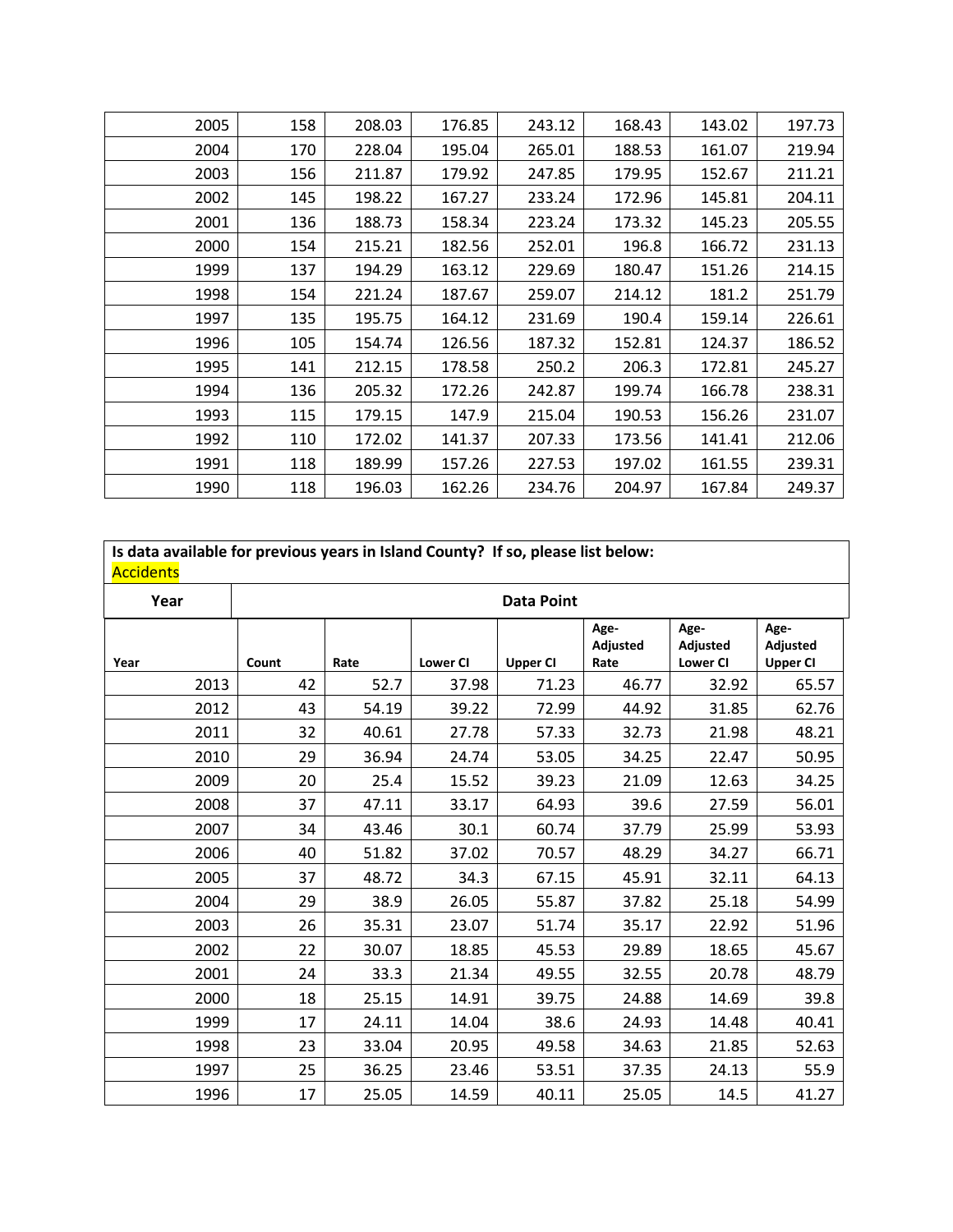| 1995 | 17 | 25.58 | 14.9  | 40.95 | 27.03 | 15.58 | 44.61 |
|------|----|-------|-------|-------|-------|-------|-------|
| 1994 | 16 | 24.15 | 13.81 | 39.23 | 24.75 | 13.99 | 41.8  |
| 1993 | 20 | 31.16 | 19.03 | 48.12 | 32.43 | 19.59 | 51.91 |
| 1992 | 23 | 35.97 | 22.8  | 53.97 | 40.56 | 25.15 | 63.11 |
| 1991 | 17 | 27.37 | 15.95 | 43.83 | 24.02 | 13.85 | 41.31 |
| 1990 | 16 | 26.58 | 15.19 | 43.16 | 25.27 | 14.28 | 44.05 |

# **Is data available for previous years in Island County? If so, please list below:** Alzheimer's Disease

| Year |                |       |                 | <b>Data Point</b> |                          |                                     |                                     |
|------|----------------|-------|-----------------|-------------------|--------------------------|-------------------------------------|-------------------------------------|
| Year | Count          | Rate  | <b>Lower CI</b> | <b>Upper CI</b>   | Age-<br>Adjusted<br>Rate | Age-<br>Adjusted<br><b>Lower CI</b> | Age-<br>Adjusted<br><b>Upper CI</b> |
| 2013 | 41             | 51.44 | 36.92           | 69.79             | 33.41                    | 23.94                               | 47.26                               |
| 2012 | 49             | 61.75 | 45.68           | 81.64             | 43.73                    | 32.31                               | 59.49                               |
| 2011 | 49             | 62.18 | 46              | 82.21             | 45.29                    | 33.46                               | 61.47                               |
| 2010 | 42             | 53.5  | 38.56           | 72.32             | 39.18                    | 28.18                               | 54.51                               |
| 2009 | 44             | 55.88 | 40.6            | 75.02             | 41.92                    | 30.42                               | 57.63                               |
| 2008 | 50             | 63.66 | 47.25           | 83.93             | 49.15                    | 36.46                               | 65.95                               |
| 2007 | 47             | 60.08 | 44.15           | 79.9              | 48.25                    | 35.44                               | 65.14                               |
| 2006 | 38             | 49.23 | 34.84           | 67.57             | 40.29                    | 28.5                                | 56.18                               |
| 2005 | 37             | 48.72 | 34.3            | 67.15             | 41.39                    | 29.13                               | 57.82                               |
| 2004 | 43             | 57.68 | 41.74           | 77.69             | 51.09                    | 36.95                               | 69.45                               |
| 2003 | 52             | 70.62 | 52.74           | 92.61             | 65.06                    | 48.54                               | 85.85                               |
| 2002 | 42             | 57.42 | 41.38           | 77.61             | 55                       | 39.56                               | 74.79                               |
| 2001 | 40             | 55.51 | 39.66           | 75.59             | 54.17                    | 38.58                               | 74.15                               |
| 2000 | 22             | 30.74 | 19.27           | 46.55             | 30.8                     | 19.18                               | 47.18                               |
| 1999 | 18             | 25.53 | 15.13           | 40.34             | 28.41                    | 16.74                               | 45.29                               |
| 1998 | 13             | 18.68 | 9.94            | 31.94             | 15.03                    | 6.8                                 | 28.97                               |
| 1997 | 10             | 14.5  | 6.95            | 26.67             | 11.37                    | 4.49                                | 24.22                               |
| 1996 | 12             | 17.68 | 9.14            | 30.89             | 13.21                    | 5.57                                | 27.1                                |
| 1995 | 6              | 9.03  | 3.31            | 19.65             | 5.75                     | 1.55                                | 16.63                               |
| 1994 | 16             | 24.15 | 13.81           | 39.23             | 21.33                    | 10.47                               | 39.18                               |
| 1993 | 9              | 14.02 | 6.41            | 26.61             | 11.37                    | 3.99                                | 26.46                               |
| 1992 | $\overline{4}$ | 6.26  | 1.7             | 16.02             | 8.06                     | 1.66                                | 23.56                               |
| 1991 | 10             | 16.1  | 7.72            | 29.61             | 13.46                    | 4.86                                | 30.76                               |
| 1990 | 19             | 31.56 | 19              | 49.29             | 30.06                    | 15.34                               | 53.89                               |

| Is data available for previous years in Island County? If so, please list below: |  |            |  |  |  |  |  |  |
|----------------------------------------------------------------------------------|--|------------|--|--|--|--|--|--|
| Chronic Lower Respiratory Disease                                                |  |            |  |  |  |  |  |  |
| Year                                                                             |  | Data Point |  |  |  |  |  |  |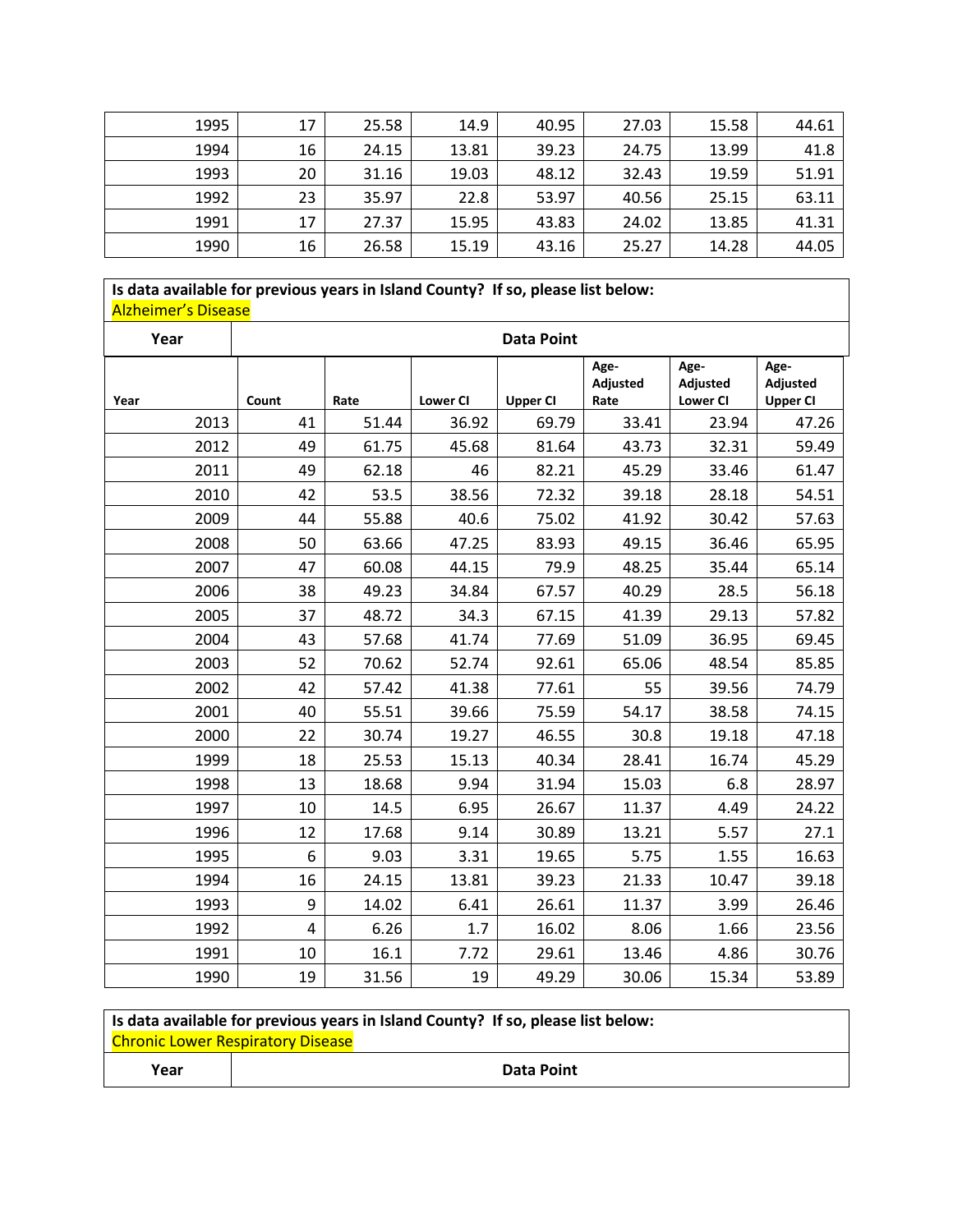|      |       |       |                 |                 | Age-<br>Adjusted | Age-<br>Adjusted | Age-<br>Adjusted |
|------|-------|-------|-----------------|-----------------|------------------|------------------|------------------|
| Year | Count | Rate  | <b>Lower CI</b> | <b>Upper CI</b> | Rate             | <b>Lower CI</b>  | <b>Upper CI</b>  |
| 2013 | 34    | 42.66 | 29.54           | 59.61           | 28.8             | 19.81            | 42.31            |
| 2012 | 35    | 44.11 | 30.72           | 61.34           | 31.64            | 21.93            | 45.87            |
| 2011 | 36    | 45.69 | 32              | 63.25           | 32.76            | 22.89            | 47.07            |
| 2010 | 32    | 40.76 | 27.88           | 57.54           | 30.6             | 20.7             | 45.01            |
| 2009 | 30    | 38.1  | 25.71           | 54.39           | 28.52            | 19.17            | 42.21            |
| 2008 | 37    | 47.11 | 33.17           | 64.93           | 36.63            | 25.74            | 51.71            |
| 2007 | 37    | 47.3  | 33.3            | 65.2            | 36.58            | 25.7             | 51.54            |
| 2006 | 30    | 38.87 | 26.22           | 55.48           | 30.98            | 20.88            | 45.22            |
| 2005 | 29    | 38.18 | 25.57           | 54.84           | 31.48            | 21.06            | 46.08            |
| 2004 | 40    | 53.66 | 38.33           | 73.06           | 45.14            | 32.2             | 62.23            |
| 2003 | 37    | 50.25 | 35.38           | 69.26           | 44.52            | 31.3             | 62               |
| 2002 | 26    | 35.54 | 23.22           | 52.08           | 31.12            | 20.28            | 46.2             |
| 2001 | 22    | 30.53 | 19.13           | 46.22           | 26.91            | 16.82            | 41.27            |
| 2000 | 23    | 32.14 | 20.38           | 48.23           | 31.09            | 19.59            | 47.27            |
| 1999 | 27    | 38.29 | 25.23           | 55.71           | 34.12            | 22.41            | 50.44            |
| 1998 | 23    | 33.04 | 20.95           | 49.58           | 31.31            | 19.49            | 48.25            |
| 1997 | 27    | 39.15 | 25.8            | 56.96           | 34.53            | 22.37            | 51.81            |
| 1996 | 27    | 39.79 | 26.22           | 57.89           | 41.87            | 27.02            | 62.54            |
| 1995 | 23    | 34.61 | 21.94           | 51.93           | 35.03            | 21.75            | 54.36            |
| 1994 | 31    | 46.8  | 31.8            | 66.43           | 51.62            | 34.45            | 75.16            |
| 1993 | 35    | 54.52 | 37.98           | 75.83           | 53.89            | 36.95            | 77.23            |
| 1992 | 18    | 28.15 | 16.68           | 44.49           | 28.45            | 16.22            | 47.78            |
| 1991 | 27    | 43.47 | 28.65           | 63.25           | 49.87            | 31.83            | 75.64            |
| 1990 | 19    | 31.56 | 19              | 49.29           | 32.24            | 18.34            | 54.35            |

**Is data available for previous years in Island County? If so, please list below:** Intentional Self-Harm

| Year |       |       |                 | <b>Data Point</b> |                          |                                     |                                     |
|------|-------|-------|-----------------|-------------------|--------------------------|-------------------------------------|-------------------------------------|
| Year | Count | Rate  | <b>Lower CI</b> | <b>Upper CI</b>   | Age-<br>Adjusted<br>Rate | Age-<br>Adjusted<br><b>Lower CI</b> | Age-<br>Adjusted<br><b>Upper CI</b> |
| 2013 | 17    | 21.33 | 12.43           | 34.15             | 23.19                    | 13.14                               | 38.76                               |
| 2012 | 14    | 17.64 | 9.65            | 29.6              | 17.73                    | 9.34                                | 31.57                               |
| 2011 | 12    | 15.23 | 7.87            | 26.6              | 15.04                    | 7.22                                | 28.47                               |
| 2010 | 12    | 15.29 | 7.9             | 26.7              | 15.2                     | 7.69                                | 27.97                               |
| 2009 | 9     | 11.43 | 5.23            | 21.7              | 11.73                    | 5.16                                | 23.66                               |
| 2008 | 17    | 21.64 | 12.61           | 34.65             | 19.04                    | 10.76                               | 32.09                               |
| 2007 | 12    | 15.34 | 7.93            | 26.8              | 14.82                    | 7.53                                | 26.91                               |
| 2006 | 4     | 5.18  | 1.41            | 13.27             | 5.15                     | 1.4                                 | 14.02                               |
| 2005 | 7     | 9.22  | 3.71            | 18.99             | 8.95                     | 3.53                                | 19.27                               |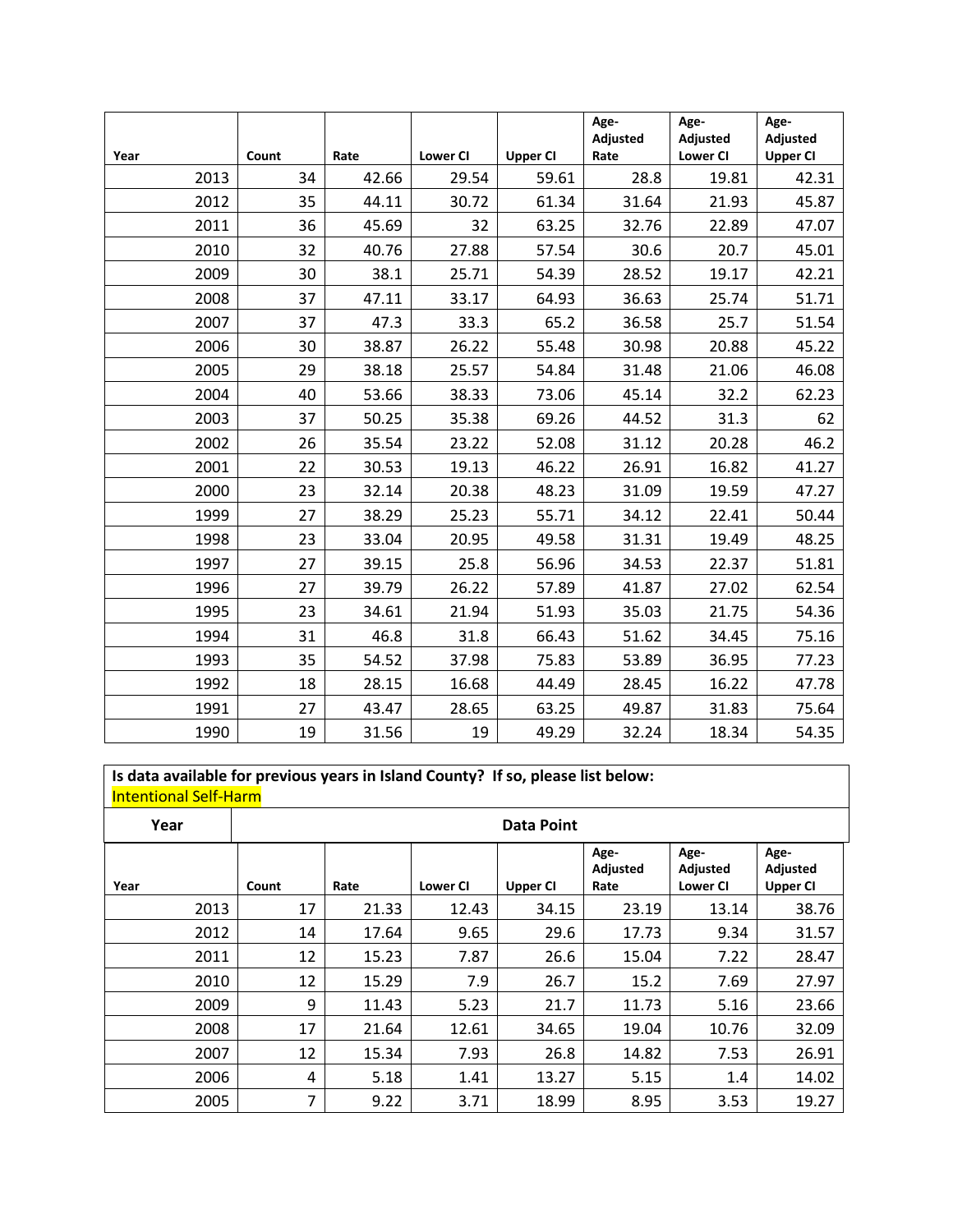| 2004 | 9              | 12.07 | 5.52  | 22.92 | 12.73 | 5.76  | 24.64 |
|------|----------------|-------|-------|-------|-------|-------|-------|
| 2003 | 9              | 12.22 | 5.59  | 23.2  | 11.45 | 5.2   | 22.39 |
| 2002 | 14             | 19.14 | 10.46 | 32.11 | 19.63 | 10.68 | 33.26 |
| 2001 | 6              | 8.33  | 3.06  | 18.12 | 7.34  | 2.68  | 16.62 |
| 2000 | 5              | 6.99  | 2.27  | 16.31 | 6.47  | 2.09  | 15.85 |
| 1999 | 4              | 5.67  | 1.55  | 14.52 | 5.81  | 1.57  | 15.49 |
| 1998 | 12             | 17.24 | 8.91  | 30.11 | 18.06 | 9.3   | 32.17 |
| 1997 | 8              | 11.6  | 5.01  | 22.86 | 11.68 | 5.02  | 24    |
| 1996 | 8              | 11.79 | 5.09  | 23.23 | 13.17 | 5.65  | 26.85 |
| 1995 | 14             | 21.06 | 11.52 | 35.34 | 20.02 | 10.88 | 35.12 |
| 1994 | $\overline{7}$ | 10.57 | 4.25  | 21.77 | 10.86 | 4.33  | 24.08 |
| 1993 | 15             | 23.37 | 13.08 | 38.54 | 24.45 | 13.54 | 42.14 |
| 1992 | 3              | 4.69  | 0.97  | 13.71 | 4.61  | 0.92  | 16.45 |
| 1991 | $\overline{7}$ | 11.27 | 4.53  | 23.22 | 11.22 | 4.46  | 25.94 |
| 1990 | 6              | 9.97  | 3.66  | 21.7  | 10.37 | 3.64  | 25.91 |

**Is data available for previous years in Island County? If so, please list below:** Diabetes mellitus

| Year |       |       |                 | <b>Data Point</b> |                          |                                     |                                     |
|------|-------|-------|-----------------|-------------------|--------------------------|-------------------------------------|-------------------------------------|
| Year | Count | Rate  | <b>Lower CI</b> | <b>Upper CI</b>   | Age-<br>Adjusted<br>Rate | Age-<br>Adjusted<br><b>Lower CI</b> | Age-<br>Adjusted<br><b>Upper CI</b> |
| 2013 | 20    | 25.09 | 15.33           | 38.76             | 17.26                    | 10.45                               | 28.82                               |
| 2012 | 19    | 23.94 | 14.42           | 37.39             | 17.96                    | 10.52                               | 30.3                                |
| 2011 | 22    | 27.92 | 17.5            | 42.27             | 22.57                    | 13.88                               | 36.09                               |
| 2010 | 20    | 25.48 | 15.56           | 39.35             | 17.71                    | 10.75                               | 29.24                               |
| 2009 | 14    | 17.78 | 9.72            | 29.83             | 12.63                    | 6.87                                | 22.99                               |
| 2008 | 7     | 8.91  | 3.58            | 18.36             | 6.77                     | 2.7                                 | 15.68                               |
| 2007 | 11    | 14.06 | 7.02            | 25.16             | 11.34                    | 5.6                                 | 21.64                               |
| 2006 | 18    | 23.32 | 13.82           | 36.85             | 18.5                     | 10.93                               | 30.36                               |
| 2005 | 15    | 19.75 | 11.05           | 32.57             | 16.53                    | 9.25                                | 28.19                               |
| 2004 | 8     | 10.73 | 4.63            | 21.14             | 9.93                     | 4.25                                | 20.36                               |
| 2003 | 20    | 27.16 | 16.59           | 41.95             | 23.76                    | 14.47                               | 37.4                                |
| 2002 | 17    | 23.24 | 13.54           | 37.21             | 20.67                    | 11.99                               | 33.71                               |
| 2001 | 18    | 24.98 | 14.8            | 39.48             | 22.22                    | 13.12                               | 35.64                               |
| 2000 | 18    | 25.15 | 14.91           | 39.75             | 24.42                    | 14.37                               | 39.19                               |
| 1999 | 9     | 12.76 | 5.84            | 24.23             | 13.1                     | 5.9                                 | 25.51                               |
| 1998 | 17    | 24.42 | 14.23           | 39.1              | 25.46                    | 14.7                                | 41.53                               |
| 1997 | 24    | 34.8  | 22.3            | 51.78             | 34.53                    | 21.94                               | 52.42                               |
| 1996 | 13    | 19.16 | 10.2            | 32.76             | 19.86                    | 10.47                               | 35.09                               |
| 1995 | 10    | 15.05 | 7.22            | 27.67             | 18.93                    | 8.91                                | 35.74                               |
| 1994 | 5     | 7.55  | 2.45            | 17.62             | 8.27                     | 2.58                                | 21.04                               |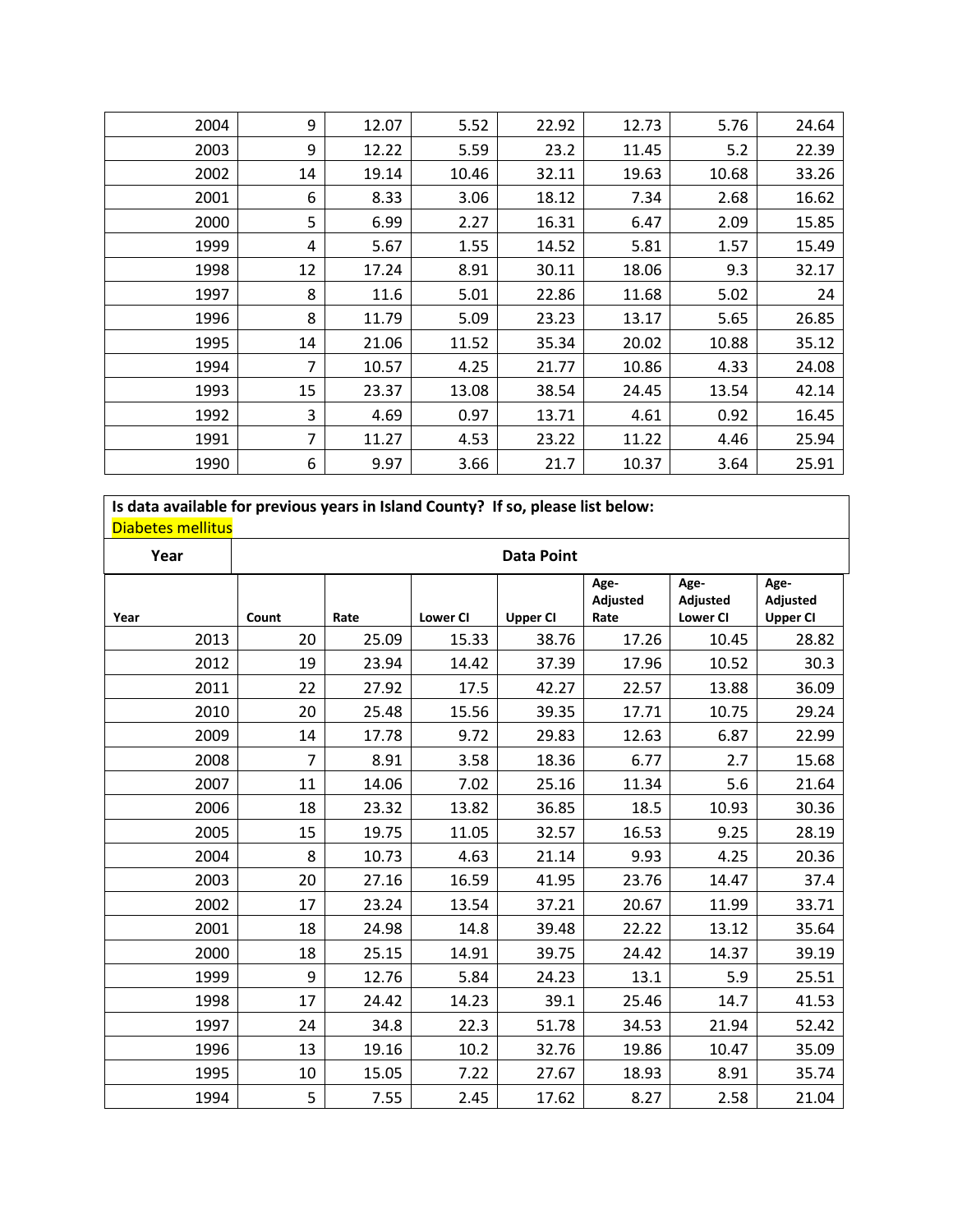| 1993 |              | 9.35  | 3.43 | 20.34 | 10.89 | 3.86 | 25.49 |
|------|--------------|-------|------|-------|-------|------|-------|
| 1992 | O<br>o       | 12.51 | 5.4  | 24.65 | 15.13 | 6.31 | 31.73 |
| 1991 | 10           | 16.1  | 7.72 | 29.61 | 14.95 | 7.03 | 30.47 |
| 1990 | C<br>$\circ$ | 13.29 | 5.74 | 26.19 | 12.92 | 5.16 | 29.31 |

# **Is data available for previous years in Island County? If so, please list below:** Chronic liver disease and cirrhosis

| Year |                         |       |                 | <b>Data Point</b> |                          |                                     |                                     |
|------|-------------------------|-------|-----------------|-------------------|--------------------------|-------------------------------------|-------------------------------------|
| Year | Count                   | Rate  | <b>Lower CI</b> | <b>Upper CI</b>   | Age-<br>Adjusted<br>Rate | Age-<br>Adjusted<br><b>Lower CI</b> | Age-<br>Adjusted<br><b>Upper CI</b> |
| 2013 | 9                       | 11.29 | 5.16            | 21.44             | 7.46                     | 3.31                                | 16.87                               |
| 2012 | 13                      | 16.38 | 8.72            | 28.02             | 13.72                    | 6.96                                | 25.74                               |
| 2011 | 14                      | 17.77 | 9.71            | 29.81             | 14.6                     | 7.52                                | 26.9                                |
| 2010 | 10                      | 12.74 | 6.11            | 23.43             | 9.23                     | 4.29                                | 19.2                                |
| 2009 | 9                       | 11.43 | 5.23            | 21.7              | 8.25                     | 3.69                                | 17.71                               |
| 2008 | 9                       | 11.46 | 5.24            | 21.75             | 8.7                      | 3.91                                | 18.24                               |
| 2007 | 9                       | 11.51 | 5.26            | 21.84             | 10.32                    | 4.52                                | 20.98                               |
| 2006 | $\overline{7}$          | 9.07  | 3.65            | 18.68             | 8.45                     | 3.33                                | 18.43                               |
| 2005 | 5                       | 6.58  | 2.14            | 15.36             | 5.01                     | 1.61                                | 13.14                               |
| 2004 | 8                       | 10.73 | 4.63            | 21.14             | 8.27                     | 3.55                                | 17.49                               |
| 2003 | 6                       | 8.15  | 2.99            | 17.74             | 7.4                      | 2.64                                | 16.99                               |
| 2002 | 3                       | 4.1   | 0.85            | 11.99             | 3.51                     | 0.72                                | 11.18                               |
| 2001 | 3                       | 4.16  | 0.86            | 12.17             | 3.84                     | 0.79                                | 11.79                               |
| 2000 | 5                       | 6.99  | 2.27            | 16.31             | 6.38                     | 2.06                                | 15.67                               |
| 1999 | 6                       | 8.51  | 3.12            | 18.52             | 7.95                     | 2.9                                 | 18.15                               |
| 1998 | 6                       | 8.62  | 3.16            | 18.76             | 7.56                     | 2.75                                | 17.69                               |
| 1997 | 3                       | 4.35  | 0.9             | 12.71             | 4.37                     | 0.9                                 | 13.97                               |
| 1996 | $\overline{2}$          | 2.95  | 0.36            | 10.65             | 2.71                     | 0.32                                | 11.8                                |
| 1995 | 4                       | 6.02  | 1.64            | 15.41             | 6.18                     | 1.65                                | 17.51                               |
| 1994 | 4                       | 6.04  | 1.65            | 15.46             | 6.37                     | 1.74                                | 18.06                               |
| 1993 | $\overline{2}$          | 3.12  | 0.38            | 11.25             | 2.86                     | 0.33                                | 13.5                                |
| 1992 | $\overline{3}$          | 4.69  | 0.97            | 13.71             | 4.61                     | 0.92                                | 16.45                               |
| 1991 | $\overline{\mathbf{4}}$ | 6.44  | 1.75            | 16.49             | 5.95                     | 1.56                                | 18.8                                |
| 1990 | 4                       | 6.65  | 1.81            | 17.01             | 7.41                     | 1.91                                | 22.22                               |

## **Is data available for previous years in Island County? If so, please list below:** Influenza and pneumonia

| Year |      | <b>Data Point</b> |      |                 |          |                          |                                     |                                     |  |  |
|------|------|-------------------|------|-----------------|----------|--------------------------|-------------------------------------|-------------------------------------|--|--|
| Year |      | Count             | Rate | <b>Lower CI</b> | Upper CI | Age-<br>Adjusted<br>Rate | Age-<br>Adjusted<br><b>Lower CI</b> | Age-<br>Adjusted<br><b>Upper CI</b> |  |  |
|      | 2013 | 11                | 13.8 | 6.89            | 24.7     | 8.51                     | 4.24                                | 17.85                               |  |  |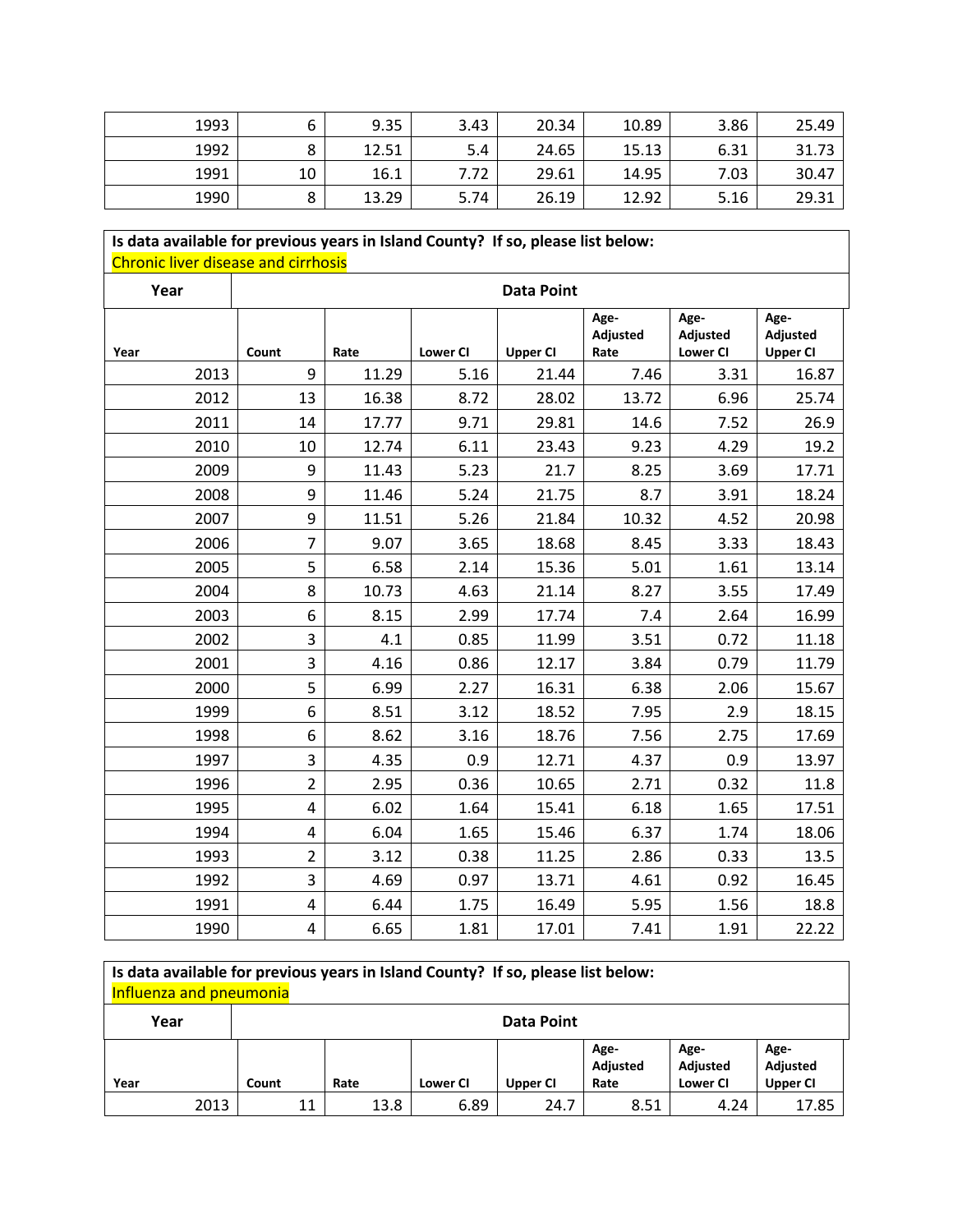| 2012 | 3              | 3.78  | 0.78  | 11.05 | 2.82  | 0.58  | 11.04 |
|------|----------------|-------|-------|-------|-------|-------|-------|
|      |                |       |       |       |       |       |       |
| 2011 | 11             | 13.96 | 6.97  | 24.98 | 11.59 | 5.7   | 22.63 |
| 2010 | 6              | 7.64  | 2.8   | 16.64 | 5.2   | 1.91  | 13.74 |
| 2009 | 11             | 13.97 | 6.97  | 25    | 10.33 | 5.12  | 20.29 |
| 2008 | 10             | 12.73 | 6.11  | 23.41 | 10.02 | 4.79  | 19.93 |
| 2007 | 13             | 16.62 | 8.85  | 28.42 | 13.49 | 7.17  | 24.27 |
| 2006 | 10             | 12.96 | 6.21  | 23.83 | 10.61 | 5.07  | 20.67 |
| 2005 | 13             | 17.12 | 9.11  | 29.27 | 14.47 | 7.7   | 25.66 |
| 2004 | 6              | 8.05  | 2.95  | 17.52 | 7.11  | 2.6   | 16.38 |
| 2003 | 14             | 19.01 | 10.4  | 31.9  | 16.8  | 9.15  | 28.9  |
| 2002 | $\overline{7}$ | 9.57  | 3.85  | 19.72 | 8.97  | 3.58  | 19.05 |
| 2001 | 15             | 20.82 | 11.65 | 34.33 | 19.75 | 10.99 | 33.01 |
| 2000 | 8              | 11.18 | 4.83  | 22.03 | 12.25 | 5.25  | 24.42 |
| 1999 | 20             | 28.36 | 17.33 | 43.81 | 30.69 | 18.61 | 47.9  |
| 1998 | 11             | 15.8  | 7.89  | 28.28 | 24.15 | 13.67 | 39.96 |
| 1997 | 6              | 8.7   | 3.19  | 18.94 | 13.55 | 6.11  | 26.72 |
| 1996 | 5              | 7.37  | 2.39  | 17.2  | 11.53 | 4.48  | 24.91 |
| 1995 | 10             | 15.05 | 7.22  | 27.67 | 26.86 | 14.46 | 45.97 |
| 1994 | 9              | 13.59 | 6.21  | 25.79 | 28    | 14.72 | 48.53 |
| 1993 | 6              | 9.35  | 3.43  | 20.34 | 19.57 | 8.78  | 38.13 |
| 1992 | 6              | 9.38  | 3.44  | 20.42 | 20.36 | 9.12  | 39.74 |
| 1991 | 8              | 12.88 | 5.56  | 25.38 | 28.81 | 14.51 | 51.8  |
| 1990 | 10             | 16.61 | 7.97  | 30.55 | 32.73 | 17.32 | 57.17 |

#### **Is data available for previous years in Island County? If so, please list below:** Nephritis, nephrotic syndrome and nephrosis

| . .<br>Year | -<br><b>Data Point</b> |       |                 |                 |                          |                                     |                                     |
|-------------|------------------------|-------|-----------------|-----------------|--------------------------|-------------------------------------|-------------------------------------|
| Year        | Count                  | Rate  | <b>Lower CI</b> | <b>Upper CI</b> | Age-<br>Adjusted<br>Rate | Age-<br>Adjusted<br><b>Lower CI</b> | Age-<br>Adjusted<br><b>Upper CI</b> |
| 2013        | 6                      | 7.53  | 2.76            | 16.39           | 4.41                     | 1.61                                | 12.72                               |
| 2012        | 6                      | 7.56  | 2.77            | 16.46           | 5.07                     | 1.84                                | 13.77                               |
| 2011        | 3                      | 3.81  | 0.79            | 11.13           | 3.1                      | 0.64                                | 11.46                               |
| 2010        | 3                      | 3.82  | 0.79            | 11.17           | 2.92                     | 0.59                                | 11.01                               |
| 2009        | $\overline{2}$         | 2.54  | 0.31            | 9.18            | 2.16                     | 0.26                                | 9.89                                |
| 2008        | 6                      | 7.64  | 2.8             | 16.63           | 5.65                     | 2.06                                | 14.14                               |
| 2007        | $\Omega$               | 0     | $\mathbf 0$     | 3.83            | $\Omega$                 | $\Omega$                            | $\Omega$                            |
| 2006        | $\overline{2}$         | 2.59  | 0.31            | 9.36            | 2.03                     | 0.25                                | 9.1                                 |
| 2005        | 8                      | 10.53 | 4.55            | 20.75           | 8.79                     | 3.79                                | 18.38                               |
| 2004        | 4                      | 5.37  | 1.46            | 13.74           | 4.99                     | 1.36                                | 13.62                               |
| 2003        | 1                      | 1.36  | 0.03            | 7.57            | 1.14                     | 0.03                                | 7.72                                |
| 2002        | 4                      | 5.47  | 1.49            | 14              | 4.9                      | 1.32                                | 13.3                                |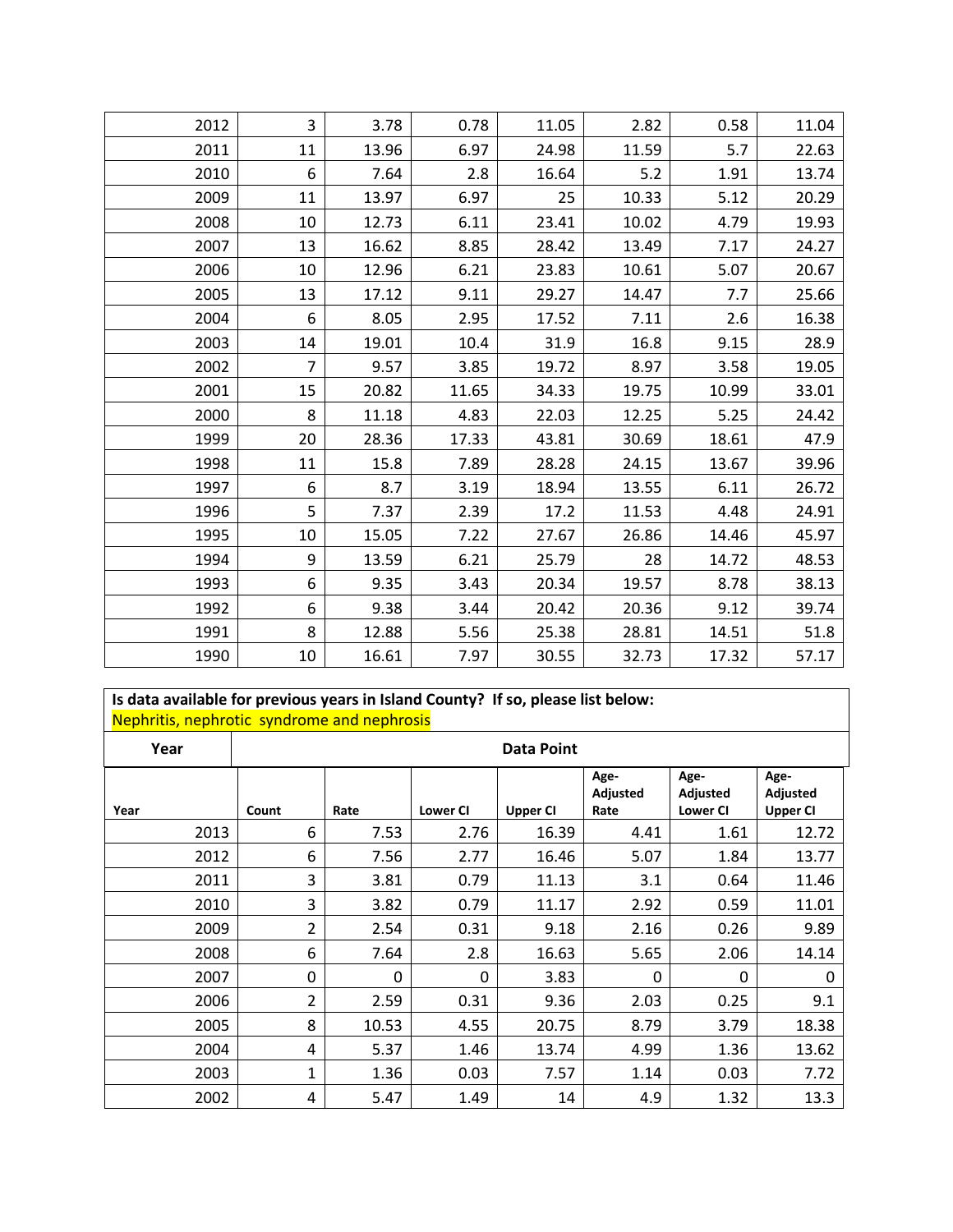| 2001 | 7 | 9.71  | 3.91 | 20.01 | 8.52  | 3.42 | 18.16       |
|------|---|-------|------|-------|-------|------|-------------|
| 2000 | 7 | 9.78  | 3.93 | 20.16 | 10.61 | 4.23 | 22.18       |
| 1999 | 1 | 1.42  | 0.04 | 7.9   | 1.26  | 0.03 | 8.43        |
| 1998 | 3 | 4.31  | 0.89 | 12.6  | 2.66  | 0.32 | 10.94       |
| 1997 | 1 | 1.45  | 0.04 | 8.08  | 1.96  | 0.05 | 10.94       |
| 1996 | 3 | 4.42  | 0.91 | 12.92 | 2.6   | 0.31 | 11.54       |
| 1995 | 8 | 12.04 | 5.2  | 23.72 | 9.53  | 3.41 | 22.29       |
| 1994 | 1 | 1.51  | 0.04 | 8.41  | 1.59  | 0.04 | 11.17       |
| 1993 | 0 | 0     | 0    | 4.67  | 0     | 0    | $\mathbf 0$ |
| 1992 | 4 | 6.26  | 1.7  | 16.02 | 3.49  | 0.72 | 14.28       |
| 1991 | 3 | 4.83  | 1    | 14.12 | 3.71  | 0.45 | 16.21       |
| 1990 | 1 | 1.66  | 0.04 | 9.26  | 1.97  | 0.05 | 14.47       |

#### **IV. WASHINGTON STATE**

| Source: Washington State Department of Health, Center for Health<br>Statistics, Death Certificate Data, 1990-2013, August 2014. |       |       |                 |                 |                          | <b>Year: 2013</b>            |                              |  |  |
|---------------------------------------------------------------------------------------------------------------------------------|-------|-------|-----------------|-----------------|--------------------------|------------------------------|------------------------------|--|--|
| <b>Source Link: Not available.</b>                                                                                              |       |       |                 |                 |                          |                              |                              |  |  |
| Data Point: See below.                                                                                                          |       |       |                 |                 |                          |                              |                              |  |  |
| <b>Cause Of Death</b>                                                                                                           | Count | Rate  | <b>Lower CI</b> | <b>Upper CI</b> | Age-<br>Adjusted<br>Rate | <b>AA Lower</b><br><b>CI</b> | <b>AA Upper</b><br><b>CI</b> |  |  |
| Major cardiovascular<br>diseases                                                                                                | 14294 | 205.0 | 201.7           | 208.4           | 188.4                    | 185.3                        | 191.6                        |  |  |
| Malignant neoplasms                                                                                                             | 11928 | 171.1 | 168.0           | 174.2           | 156.1                    | 153.2                        | 159.0                        |  |  |
| Accidents                                                                                                                       | 2826  | 40.5  | 39.0            | 42.0            | 38.7                     | 37.3                         | 40.2                         |  |  |
| Alzheimer's disease                                                                                                             | 3277  | 47.0  | 45.4            | 48.6            | 43.6                     | 42.1                         | 45.1                         |  |  |
| Chronic lower                                                                                                                   |       |       |                 |                 |                          | 37.9                         | 40.8                         |  |  |
| respiratory diseases                                                                                                            | 2933  | 42.1  | 40.5            | 43.6            | 69.4                     |                              |                              |  |  |
| Diabetes mellitus                                                                                                               | 1616  | 23.2  | 22.1            | 24.3            | 21.3                     | 20.3                         | 22.4                         |  |  |
| Intentional self-harm                                                                                                           |       |       |                 |                 |                          | 13.2                         | 14.9                         |  |  |
| (suicide)                                                                                                                       | 1027  | 14.7  | 13.8            | 15.6            | 14.0                     |                              |                              |  |  |
| Influenza and                                                                                                                   |       |       |                 |                 |                          | 9.4                          | 10.8                         |  |  |
| pneumonia                                                                                                                       | 768   | 11.0  | 10.2            | 11.8            | 10.1                     |                              |                              |  |  |
| Chronic liver disease                                                                                                           |       |       |                 |                 |                          | 11.4                         | 12.9                         |  |  |
| and cirrhosis                                                                                                                   | 966   | 13.9  | 13.0            | 14.7            | 12.2                     |                              |                              |  |  |
| Nephritis nephrotic                                                                                                             |       |       |                 |                 |                          | 5.6                          | 6.7                          |  |  |
| syndrome, nephrosis                                                                                                             | 461   | 6.6   | 6.0             | 7.2             | 6.1                      |                              |                              |  |  |

# **V. UNITED STATES**

| Source: CDC Wonder; Centers for Disease Control and Prevention, National Center    |               |
|------------------------------------------------------------------------------------|---------------|
| for Health Statistics. Underlying Cause of Death 1999-2013 on CDC WONDER           | Year:         |
| Online Database, released 2015. Data are from the Multiple Cause of Death Files,   |               |
| 1999-2013, as compiled from data provided by the 57 vital statistics jurisdictions | 2012-<br>2013 |
| through the Vital Statistics Cooperative Program. Accessed at                      |               |
| http://wonder.cdc.gov/ucd-icd10.html on May 27, 2015 2:00:56 PM                    |               |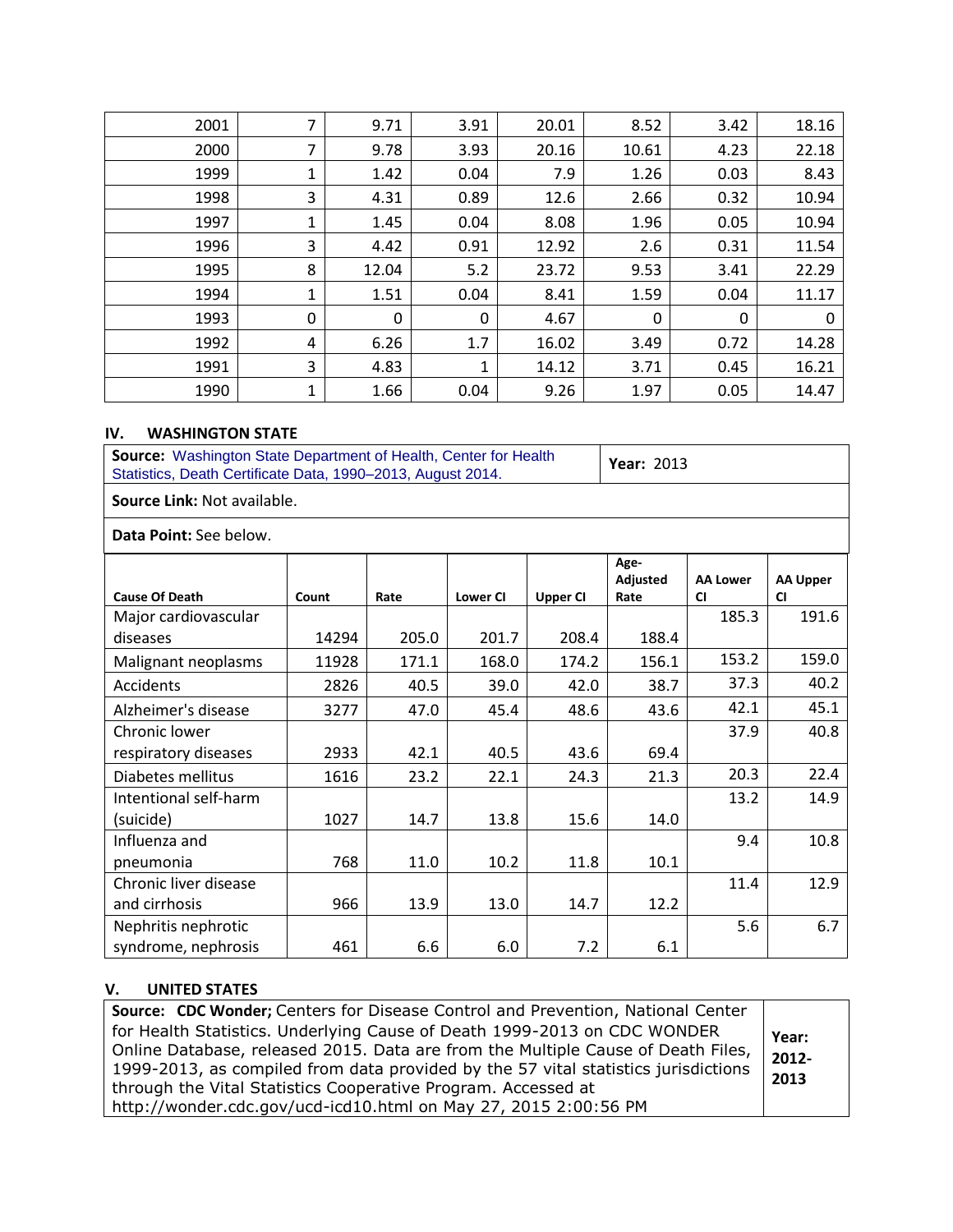**Source Link:** www.wonder.cdc.gov

#### **Data Point:** See below

| <b>Cause Of Death</b> | Count  | Rate  | <b>Lower CI</b> | <b>Upper CI</b> | Age-Adjusted<br>Rate |
|-----------------------|--------|-------|-----------------|-----------------|----------------------|
| Major cardiovascular  |        |       |                 |                 |                      |
| diseases              | 796494 | 252.0 | 251.4           | 252.5           | 221.7                |
| Malignant neoplasms   | 584881 | 185.0 | 184.5           | 185.5           | 163.2                |
| Accidents             | 130557 | 41.3  | 41.1            | 41.5            | 39.4                 |
| Alzheimer's disease   | 84767  | 26.8  | 26.6            | 27.0            | 23.5                 |
| Chronic lower         |        |       |                 |                 |                      |
| respiratory diseases  | 149205 | 47.2  | 47.0            | 47.4            | 42.1                 |
| Diabetes mellitus     | 75578  | 23.9  | 23.7            | 24.1            | 21.2                 |
| Intentional self-harm |        |       |                 |                 |                      |
| (suicide)             | 41149  | 13.0  | 12.9            | 13.1            | 12.6                 |
| Influenza and         |        |       |                 |                 |                      |
| pneumonia             | 56979  | 18.0  | 17.9            | 18.2            | 15.9                 |
| Chronic liver disease |        |       |                 |                 |                      |
| and cirrhosis         | 36427  | 11.5  | 11.4            | 11.6            | 10.2                 |
| Nephritis nephrotic   |        |       |                 |                 |                      |
| syndrome, nephrosis   | 47112  | 14.9  | 14.8            | 15.0            | 13.2                 |

#### **VI. STANDARD OR GOAL**

| Source: Healthy People 2020                                     |
|-----------------------------------------------------------------|
| <b>Source Link:</b>                                             |
| <b>Standard or Goal:</b>                                        |
| Major Cardiovascular Disease: Coronary Heart Disease = Stroke = |
| <b>Malignant Neoplasms: 161.4</b>                               |
| <b>Accidents (Unintentional Injury): 36.4</b>                   |
| Alzheimer's Disease: n/a                                        |
| Chronic lower respiratory diseases: n/a                         |
| Diabetes mellitus: 66.6                                         |
| Intentional self harm: 10.2                                     |
| Influenza and pneumonia: n/a                                    |
| Chronic liver disease and cirrhosis: n/a                        |
| Nephritis, nephrotic syndrome, and nephrosis: n/a               |
|                                                                 |